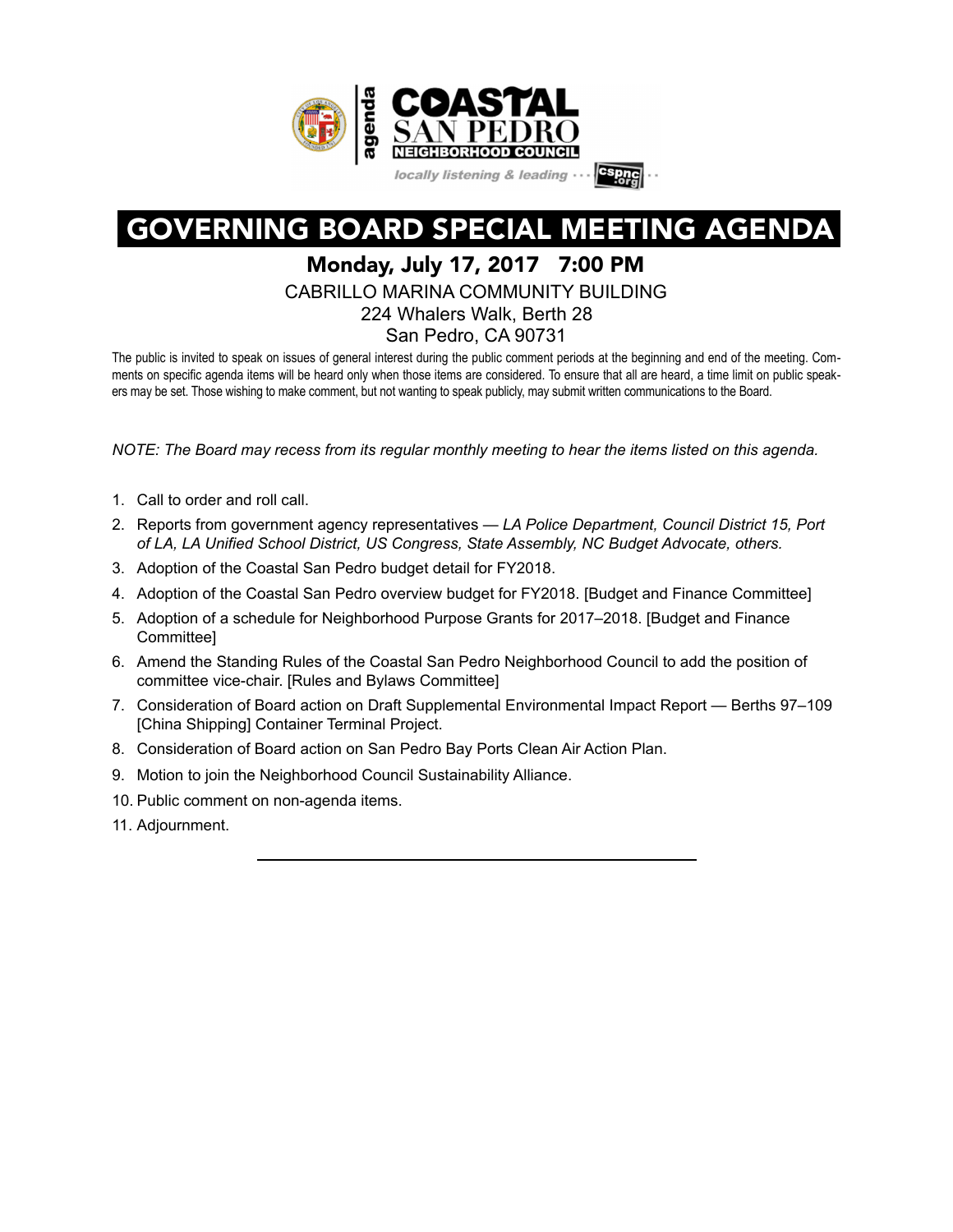# **2. Adoption of the Coastal San Pedro budget detail for FY2018 Coastal Neighborhood Council Proposed Budget for Fiscal Year 2017-2018**

| <b>100 OPERATIONS</b>                                   | <b>ITEM BUDGET</b>                  |           |  |  |  |  |  |
|---------------------------------------------------------|-------------------------------------|-----------|--|--|--|--|--|
| <b>Audio services</b>                                   | \$                                  | 1,800.00  |  |  |  |  |  |
| <b>Virtual office</b>                                   | \$                                  | 7,000.00  |  |  |  |  |  |
| <b>Board Retreat</b>                                    | \$                                  | 500.00    |  |  |  |  |  |
| <b>Temporary Staff Transcription</b>                    | \$                                  | 2,000.00  |  |  |  |  |  |
| <b>Temporary Staff Bookkeeping</b>                      | \$                                  | 6,000.00  |  |  |  |  |  |
| Postage/P.O. Box                                        | \$                                  | 900.00    |  |  |  |  |  |
| <b>New Sound System</b>                                 | \$                                  | 6,000.00  |  |  |  |  |  |
|                                                         |                                     |           |  |  |  |  |  |
| Total 100                                               | \$                                  | 24,200.00 |  |  |  |  |  |
| <b>200 OUTREACH</b>                                     |                                     |           |  |  |  |  |  |
| <b>Refreshments Stakeholder Meeting (Board Meeting)</b> | \$                                  | 2,400.00  |  |  |  |  |  |
| Posters/flyers/printing                                 | \$                                  | 500.00    |  |  |  |  |  |
| <b>Holiday Events</b>                                   | \$                                  | 1,000.00  |  |  |  |  |  |
| <b>Advertising Hand Outs</b>                            | $\overline{\boldsymbol{\varsigma}}$ | 500.00    |  |  |  |  |  |
|                                                         |                                     |           |  |  |  |  |  |
| Total 200                                               | \$                                  | 4,400.00  |  |  |  |  |  |
|                                                         |                                     |           |  |  |  |  |  |
| <b>300 COMMUNITY IMPROVEMENT PROJECTS</b>               |                                     |           |  |  |  |  |  |
| <b>CIP UNDESIGATED</b>                                  | \$                                  | 1,500.00  |  |  |  |  |  |
|                                                         |                                     |           |  |  |  |  |  |
| Total 300                                               | \$                                  | 1,500.00  |  |  |  |  |  |
| <b>400 NEIGHBORHOOD IMPROVEMENT GRANTS</b>              |                                     |           |  |  |  |  |  |
| <b>Grants First Half (September)</b>                    | \$                                  | 2,500.00  |  |  |  |  |  |
| <b>Grants Second Half (January)</b>                     | \$                                  | 2,500.00  |  |  |  |  |  |
|                                                         |                                     |           |  |  |  |  |  |
| Total 400                                               | \$                                  | 5,000.00  |  |  |  |  |  |
| <b>500 ELECTIONS</b>                                    |                                     |           |  |  |  |  |  |
|                                                         |                                     |           |  |  |  |  |  |
| <b>Newsletter</b>                                       | \$                                  | 3,600.00  |  |  |  |  |  |
| <b>Bulk Mailing Permit</b>                              | \$                                  | 215.00    |  |  |  |  |  |
| <b>Election Programming</b>                             | \$                                  | 3,085.00  |  |  |  |  |  |
|                                                         |                                     |           |  |  |  |  |  |
| Total 500                                               | \$                                  | 6,900.00  |  |  |  |  |  |
| <b>Total Annual Allocation</b>                          | \$                                  | 42,000.00 |  |  |  |  |  |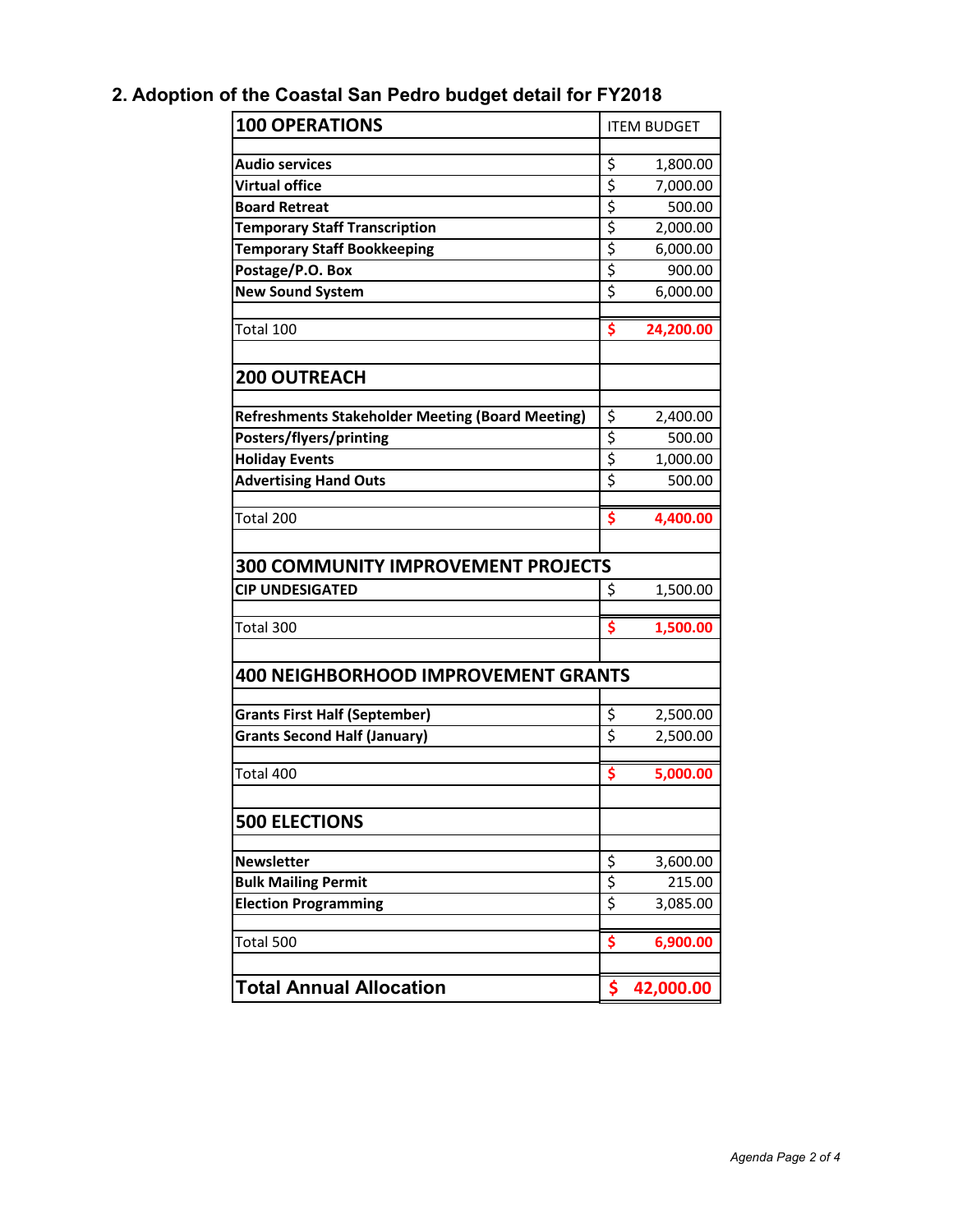**Budget for Fiscal Year 2017-2018**

# 3. Adoption of the Coastal Saluy Putuget & Frie an be algent for the Y2018.

**[Budget and Finance Committee]**

|                                 | <b>Total Annual Allocation</b>   |    |                           | \$ | 42,000.00    |  |  |
|---------------------------------|----------------------------------|----|---------------------------|----|--------------|--|--|
| <b>Budget</b>                   |                                  |    |                           |    |              |  |  |
|                                 | Category                         |    |                           |    |              |  |  |
|                                 | <b>100 Operations</b>            |    | $\mathbf{Q}_{\mathbf{O}}$ |    | <b>Total</b> |  |  |
| 100                             | <b>Operations</b>                | \$ |                           |    | 15,000       |  |  |
|                                 | <b>SUB TOTAL:</b>                |    | 35.71%                    | \$ | 15,000       |  |  |
|                                 | 200 Outreach                     |    |                           |    |              |  |  |
| 200                             | Outreach                         | \$ |                           |    | 10,000       |  |  |
|                                 | <b>SUB TOTAL:</b>                |    | 23.81%                    | \$ | 10,000       |  |  |
|                                 | <b>300 Community Improvement</b> |    |                           |    |              |  |  |
| 300                             | <b>CIP</b>                       | \$ |                           |    | 5,000        |  |  |
|                                 | <b>SUB TOTAL:</b>                |    | 11.90%                    | \$ | 5,000        |  |  |
| 400 Neighborhood Purpose Grants |                                  |    |                           |    |              |  |  |
| 400                             | <b>NPG</b>                       | \$ |                           |    | 4,000        |  |  |
|                                 | <b>SUB TOTAL:</b>                |    | 9.52%                     | \$ | 4,000        |  |  |
|                                 | <b>500 Elections</b>             |    |                           |    |              |  |  |
| 500                             | <b>Selections</b>                | \$ |                           |    | 8,000        |  |  |
|                                 | <b>SUB TOTAL:</b>                |    | 19.05%                    | \$ | 8,000        |  |  |
|                                 |                                  |    |                           |    |              |  |  |
|                                 | <b>GRAND TOTAL:</b>              |    | 100.00%                   | \$ | 42,000       |  |  |
|                                 |                                  |    |                           |    |              |  |  |

#### **4. Adoption of a schedule for Neighborhood Purpose Grants for 2017–2018**

Neighborhood Purpose Grant schedule for year 2017–2018

First application due date: Wednesday September 6, 2017 at noon Committee review first week in September

October 2017 Board Meeting presentation and Board approval

Second application due date: Wednesday January 10, 2018 at noon

Committee review second week of January

February 2018 Board Meeting presentation and Board approval

# **5. Amend the Standing Rules of the Coastal San Pedro Neighborhood Council to add the postion of committee vice-chair. [Rules and Bylaws Committee]**

*Resolved,* Standing Rule 2 of the Coastal San Pedro Neighborhood Council shall be amended as follows (inserted text is **bold underlined**):

#### **2. Composition and Organization of Committees**

Committees shall require a quorum of three to transact business. Committees shall have at least three members, at least one of whom shall be a member of the Governing Board. No stakeholder may chair more than one committee.

**Each committee shall have a chair and may have a vice-chair.** Committee chairs**, vice-chairs,** and committee members shall be appointed by the Governing Board, and must be ratified by the Governing Board in order to vote at committee meetings.

The Governing Board shall appoint committee chairs**, vice-chairs,** and members annually at the first meeting of a newly elected Board and at other times as necessary.